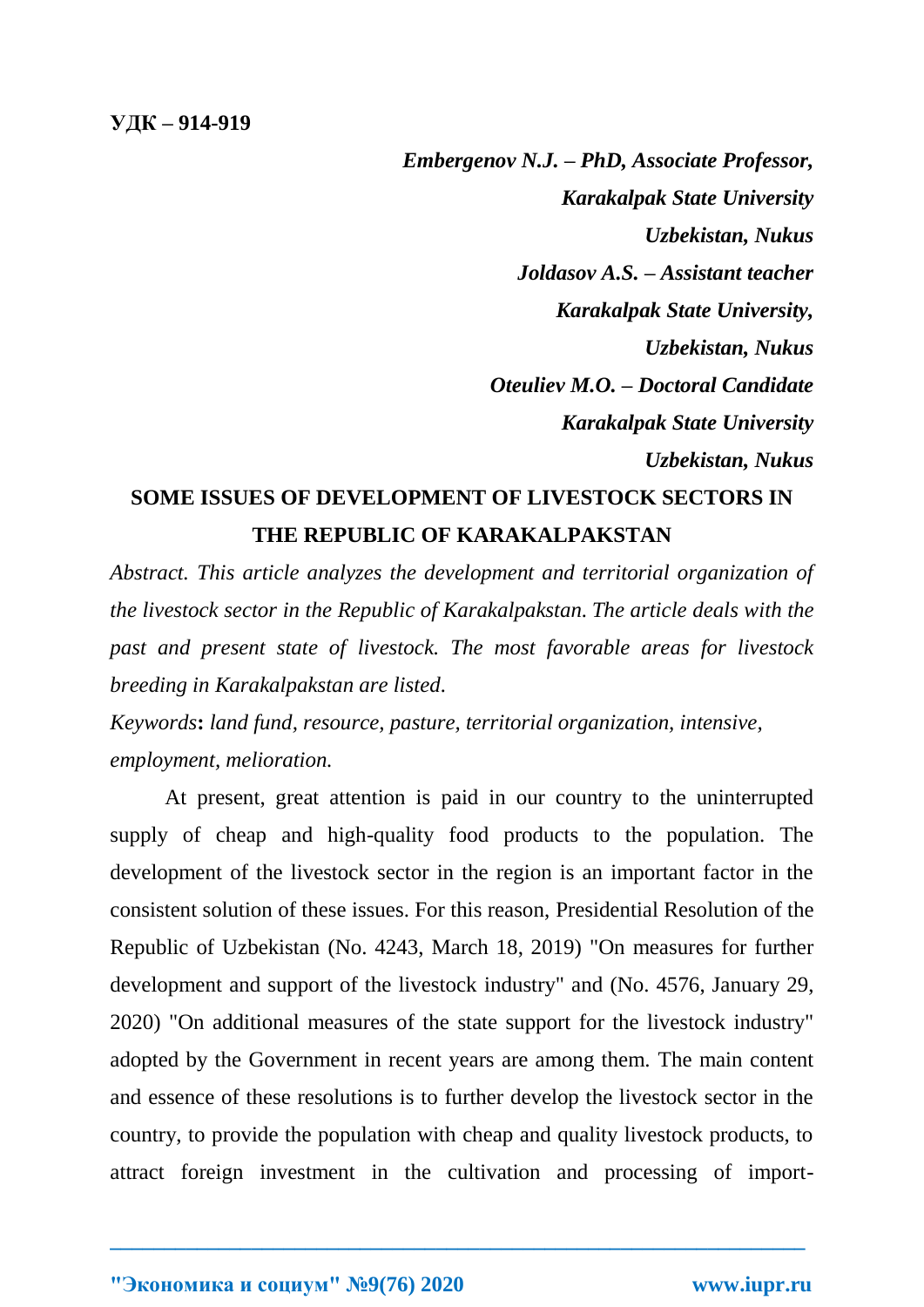substituting, export-oriented, marketable and competitive food products and to support entrepreneurship [1,2].

The Republic of Karakalpakstan is characterized by unique natural conditions and resources. In this case, the land resources can be recognized separately. The total land fund of the republic is 16.1 million hectares, including 419.5 thousand hectares of arable land; hayfields 68 thousand ha; pastures are 4640 thousand ha [4]. It is known that the rational use of land resources depends on a number of factors. Currently, water resources are major problem in the region. This, in turn, requires structural changes in the agricultural sector. Taking into account the rich historical experience of the population it is necessary to reduce the number of water-intensive crops in agriculture, increase the number of forage crops that require less water, as well as the region, which is specialized in the livestock sector. In this regard, Presidential Resolution of the Republic of Uzbekistan (No. 4512, November 7, 2019) "On measures to accelerate the development of the livestock industries in the Republic of Karakalpakstan" was adopted. This decision was made especially for the Republic of Karakalpakstan, where the specialization of livestock in Bozatau, Muynak, Takhtakupir and Kungrad districts in the north of the country is recognized as one of the most important issues to be addressed today. It is necessary to scientifically study the available resources and factors in the implementation of these issues [3].

The Republic of Karakalpakstan is one of the regions of the country with great potential for the development of livestock, occupying 48.5% of the pasture fund. The total volume of agricultural production in Karakalpakstan in 2019 amounted to 8108.4 billion UZS and the share of the livestock sector was 48.6%. The analysis of statistical data shows that the number of livestock in Karakalpakstan has been growing in recent years. For example, in 1990 the number of large horned cattle in all categories of farms of the republic increased from 373.2 thousand in 2019 to 1109.5 thousand. The number of sheep and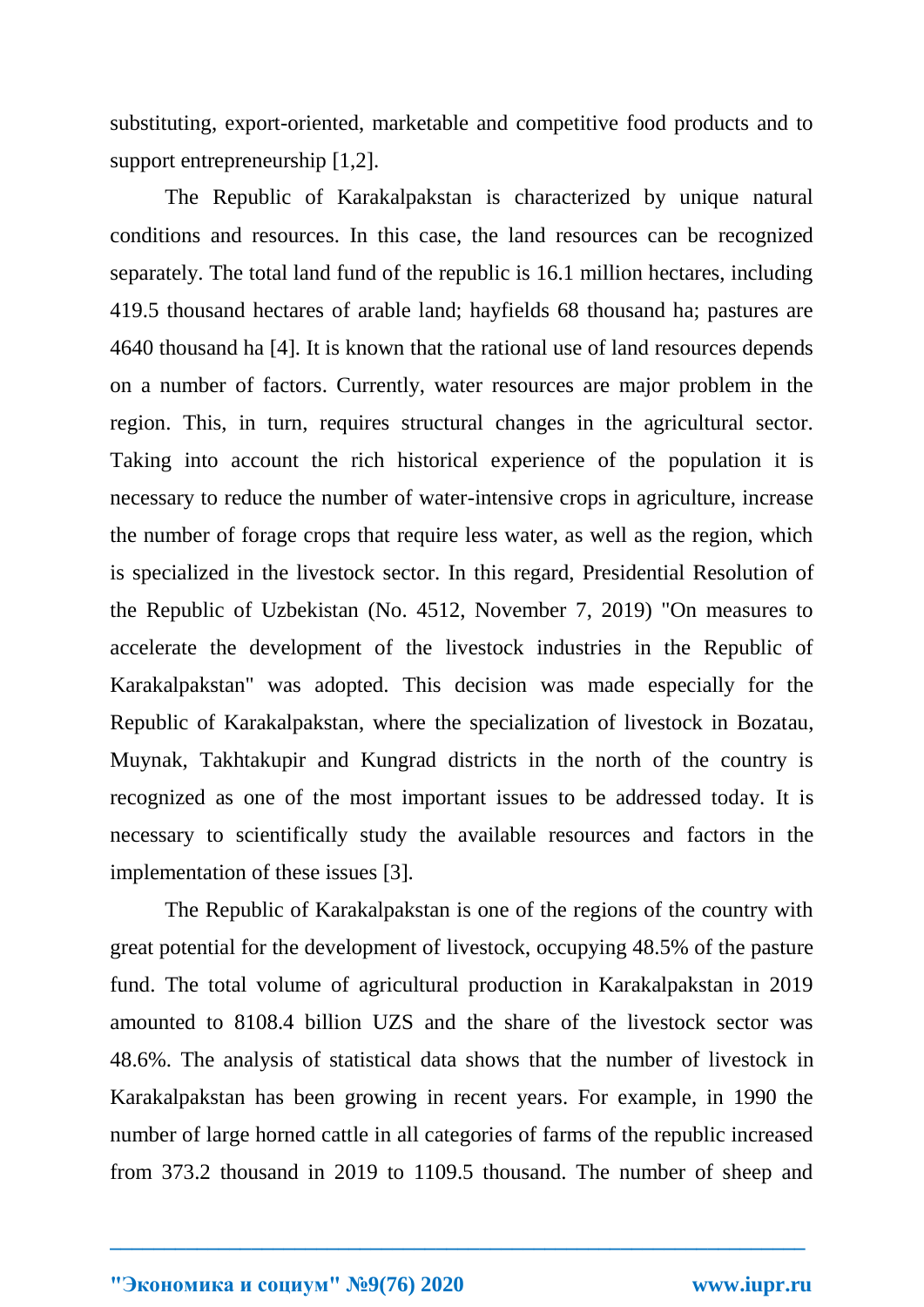goats increased from 530.0 thousand to 1135.0 thousand, respectively, and the number of yearlings (horse) increased from 13.8 thousand to 24.4 thousand.

It should be noted that of the existing 1109.5 thousand heads of large horned cattle, 52.3 thousand heads (4.7%) belong to farms, 1048.3 thousand heads (94.5%) belong to dehkan farms and 9 thousand heads (0.8%) belong to agricultural enterprises. This indicator is 122 thousand heads (10.7%), 996.2 thousand heads (87.8%)and 16.5 thousand heads, respectively, in sheep and goats [5].

In 2019, meat production (live weight) in Karakalpakstan amounted to 106.9 thousand tons (including 3.0% on farms, 96.4% on dehkan farms and 0.6% on agricultural enterprises). Milk production amounted to 386.3 thousand tons (of which 5.0%; 94.2% and 0.7%, respectively). According to the Kazakhstan Statistics Agency, in 1992 the cattle population in Kazakhstan was 9.5 million head and this number fell all the way to below 4 million head by 1999. Since that time there has been a gradual recovery and at the beginning of 2011 there were 6.2 million head [6].

According to these data, the main role in livestock is played by dehkan farms, and the share of farms is very low. This, in turn, creates specific difficulties to collect statistics on livestock production. As well as used for processing livestock products grown on farms and agricultural enterprises. Therefore, in order to enlarge small dehkan farms and gradually transform them into farms, it is expedient to develop a special state program to support them, allocate land and allocate soft loans. This, in turn, leads to an increase in the number of livestock, the improvement of their breed, an increase in the volume of production from them. Processing of these livestock products will lead to the provision of quality food to the population, increase the employment rate and increase the gross domestic product.

Regular irrigation of existing pastures and increasing the productivity of natural pastures in Karakalpakstan is one of the main tasks for further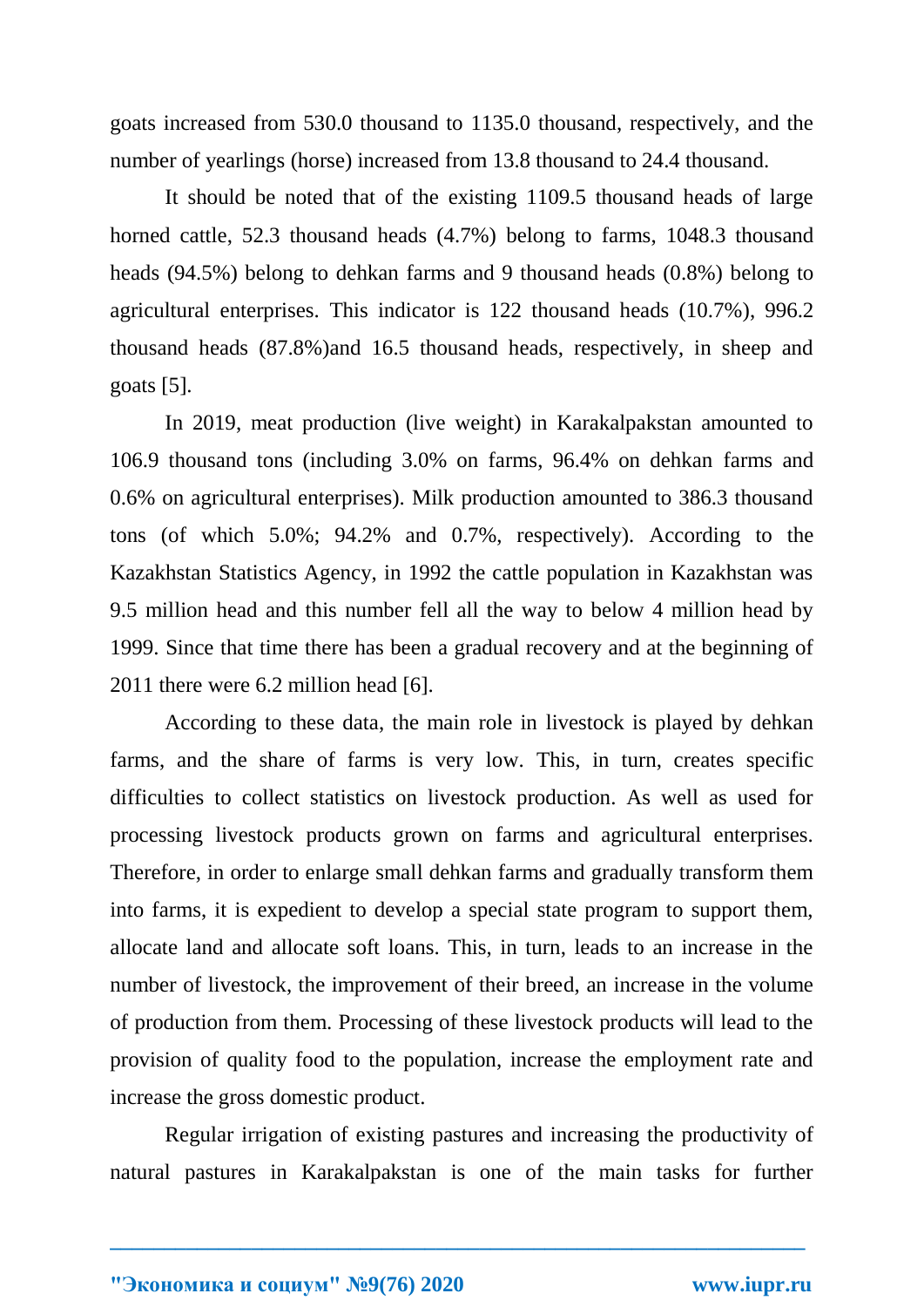development of the livestock sector. This is because the utilization rate of desert pasture resources is currently low. For example, in the northern regions of the country, the use of natural pastures is 57%, while in the southern regions it is only 35%. In recent years, the productivity of natural pastures on the banks of the Amudarya has declined. In the delta, the volume and quality of agricultural products included in the crop rotation system are also declining. Pastures have a serious impact on vegetation cover and productivity due to the negative impact on the natural grasslands as a result of wind movement of salts and toxic dust accumulated in the Aral Sea impact zone. This process leads to the development of livestock in the region, a decrease in the production of products from them, and in turn the import of these products or an increase in prices.

In 2019, about 96-100 thousand hectares of arable land were used for agriculture in the southern districts of the republic, while in the northern and central districts it was 155-170 thousand hectares. This is equivalent to 14-17 percent of the land suitable for irrigated agriculture. This means that even in irrigated agricultural areas, there are many reserves for agricultural use. Due to the scarcity of water resources, these lands have not been used in agriculture for many years.

At present, 87.6 thousand hectares of cotton and 102.5 thousand hectares of grain are planted in all categories of farms of the country. These crops also produce large amounts of fodder for livestock. Irrigation of pastures for intensive development of livestock in Karakalpakstan and territorial placement, specialization and selection of livestock in accordance with the natural and economic geographical features of the region will lay the foundation for the future development of this sector.

In order to develop the livestock sector in Karakalpakstan in conditions of water scarcity, it is expedient to implement the following measures:

• based on hydromodules of agricultural crops on irrigated lands and the implementation of their planned irrigation;